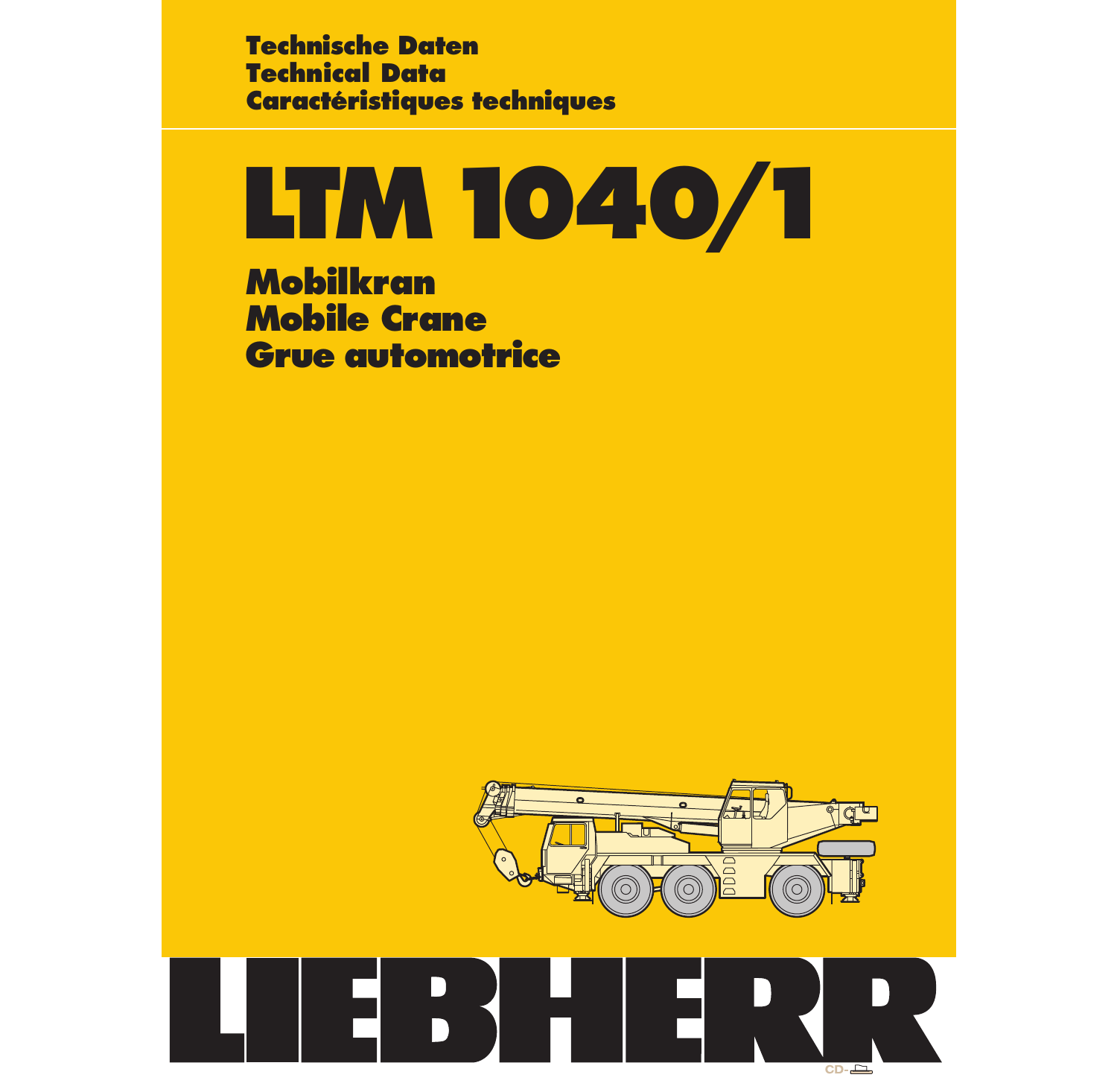### **Die Traglasten am Teleskopausleger. Lifting capacities on telescopic boom. Forces de levage à la flèche télescopique.**

|                           | $9,5 m - 30 m$ |               |                  |                | $360^\circ$      |                |                  | $7,5$ t / 2,4 t |                 |                               | 75%                               |
|---------------------------|----------------|---------------|------------------|----------------|------------------|----------------|------------------|-----------------|-----------------|-------------------------------|-----------------------------------|
|                           | 9,5 m          |               | $16,3 \text{ m}$ |                | $23,2 \text{ m}$ |                | $28,4 \text{ m}$ |                 | 30 <sub>m</sub> |                               |                                   |
| m                         |                | $7.5 t$ 2.4 t |                  | $7,5t$ 2,4t    | $7,5t$ 2,4t      |                | 7.5t             | $2,4$ t         | $7,5$ t         | $2,4$ t                       | m                                 |
| 3<br>3,5                  | 40<br>38,5     | 40<br>38,5    |                  |                |                  |                |                  |                 |                 |                               | $\bf{3}$<br>3,5                   |
| $\overline{\mathbf{4}}$   | 35             | 35            |                  |                | 14               | 14             |                  |                 |                 |                               | $\overline{\mathbf{4}}$           |
| 4,5                       | 31,5           | 31,5          | 23               | 23             | 13,9             | 13,9           |                  |                 |                 |                               | 4,5                               |
| $5\overline{)}$           | 29,1           | 26,8          | 22,8             | 22,5           | 13,8             | 13,8           | 10,3             | 10,3            |                 |                               | $5\phantom{.0}$                   |
| $6\phantom{1}$            | 24             | 18,2          | 22,5             | 17,5           | 13,6             | 13,6           | 10,2             | 10,2            | 9,3             | 9,3                           | $\bf 6$                           |
| $\boldsymbol{7}$          | 17,3           | 13,6          | 19,4             | 13,9           | 13,4             | 12,6           | 10,1             | 10,1            | 9,2             | 9,2                           | $\boldsymbol{7}$                  |
| 8                         |                |               | 16,2             | 11             | 13,3             | 10,5           | 10 <sub>1</sub>  | 9,7             | 9,1             | 9,1                           | $\bf8$                            |
| 9                         |                |               | 13,3             | 9 <sup>°</sup> | 12,8             | 8,9            | 9,8              | 8,3             | 8,8             | 8,1                           | $\boldsymbol{9}$                  |
| 10                        |                |               | 11,3             | 7,4            | 11,2             | 7,5            | 9,7              | 7,2             | 8,6             | $\mathbf 7$                   | 10                                |
| 12                        |                |               | 8,4              | 5,3            | 8,5              | 5,4            | 8,3              | 5,5             | 8               | 5,4                           | 12                                |
| 14                        |                |               | 6,4              | $\overline{4}$ | 6,7              | $\overline{4}$ | 6,7              | 4               | 6,6             | $\overline{4}$                | 14                                |
| 16                        |                |               |                  |                | 5,3              | 3,2            | 5,4              | 3,1             | 5,4             | 3,1                           | 16                                |
| 18                        |                |               |                  |                | 4,3              | 2,5            | 4,4              | 2,5             | 4,4             | $2,5$                         | 18                                |
| 20                        |                |               |                  |                | 3,6              | $2^{\circ}$    | 3,5              | $\mathbf{2}$    | 3,5             | $\overline{2}$                | 20                                |
| 22                        |                |               |                  |                |                  |                | 3 <sup>1</sup>   | 1,6             | $\mathbf{3}$    | 1,6                           | 22                                |
| 24                        |                |               |                  |                |                  |                | 2,5              | 1,3             | 2,5             | 1,3                           | 24                                |
| 26                        |                |               |                  |                |                  |                |                  |                 | 2,1             | 1                             | 26                                |
| 1                         | $\mathbf{0}$   |               | 33               |                | 66               |                | 92               |                 | 100             |                               | 1                                 |
| $\,$ II                   | $\mathbf{0}$   |               | 33               |                | 66               |                | 92               |                 | 100             |                               | <b>CONTRACTOR</b><br>$\mathbf{H}$ |
| LA<br>$\mathbf{III}$<br>% | $\mathbf{o}$   |               | 33               |                | 66               |                | 92               |                 | 100             | $\boldsymbol{r}$<br>$\rm III$ |                                   |

TAB 100002 / 100003

**LTM1040/1**



| 3,5                         | 42,5         |      |      |      |      | 3,5                               |
|-----------------------------|--------------|------|------|------|------|-----------------------------------|
| $\overline{\mathbf{4}}$     | 38,5         |      | 15,4 |      |      | $\overline{\mathbf{4}}$           |
| 4,5                         | 35           | 25,3 | 15,3 |      |      | 4,5                               |
| $5\phantom{.0}$             | 32           | 25,1 | 15,2 | 11,3 |      | $5\phantom{.0}$                   |
| $6\phantom{1}$              | 26,4         | 24,8 | 15   | 11,2 | 10,2 | $6\phantom{a}$                    |
| $\overline{7}$              | 19           | 20,1 | 14,7 | 11,1 | 10,1 | $\mathbf 7$                       |
| 8                           |              | 16,7 | 14,6 | 11   | 10   | 8                                 |
| 9                           |              | 14,3 | 13,2 | 10,8 | 9,7  | $\pmb{9}$                         |
| 10                          |              | 12,4 | 11,5 | 10,7 | 9,5  | 10                                |
| 12                          |              | 9,4  | 9    | 8,6  | 8,5  | 12                                |
| 14                          |              | 7,1  | 7,1  | 6,9  | 6,8  | 14                                |
| 16                          |              |      | 5,7  | 5,7  | 5,6  | 16                                |
| 18                          |              |      | 4,7  | 4,7  | 4,6  | 18                                |
| 20                          |              |      | 3,8  | 3,7  | 3,7  | 20                                |
| 22                          |              |      |      | 3,1  | 3,1  | 22                                |
| 24                          |              |      |      | 2,7  | 2,6  | 24                                |
| 26                          |              |      |      |      | 2,2  | 26                                |
| $\mathbf I$                 | $\mathbf 0$  | 33   | 66   | 92   | 100  | $\mathbf I$                       |
| <b>PALL</b><br>$\mathbf{I}$ | $\mathbf{0}$ | 33   | 66   | 92   | 100  | <b>CONTRACTOR</b><br>$\mathbf{I}$ |
| III<br>%                    | $\mathbf 0$  | 33   | 66   | 92   | 100  | $\mathbb{H}$ $\mathbb{P}'$ %      |

TAB 100020

# **Sein größtes Lastmoment ist 145,5 tm.**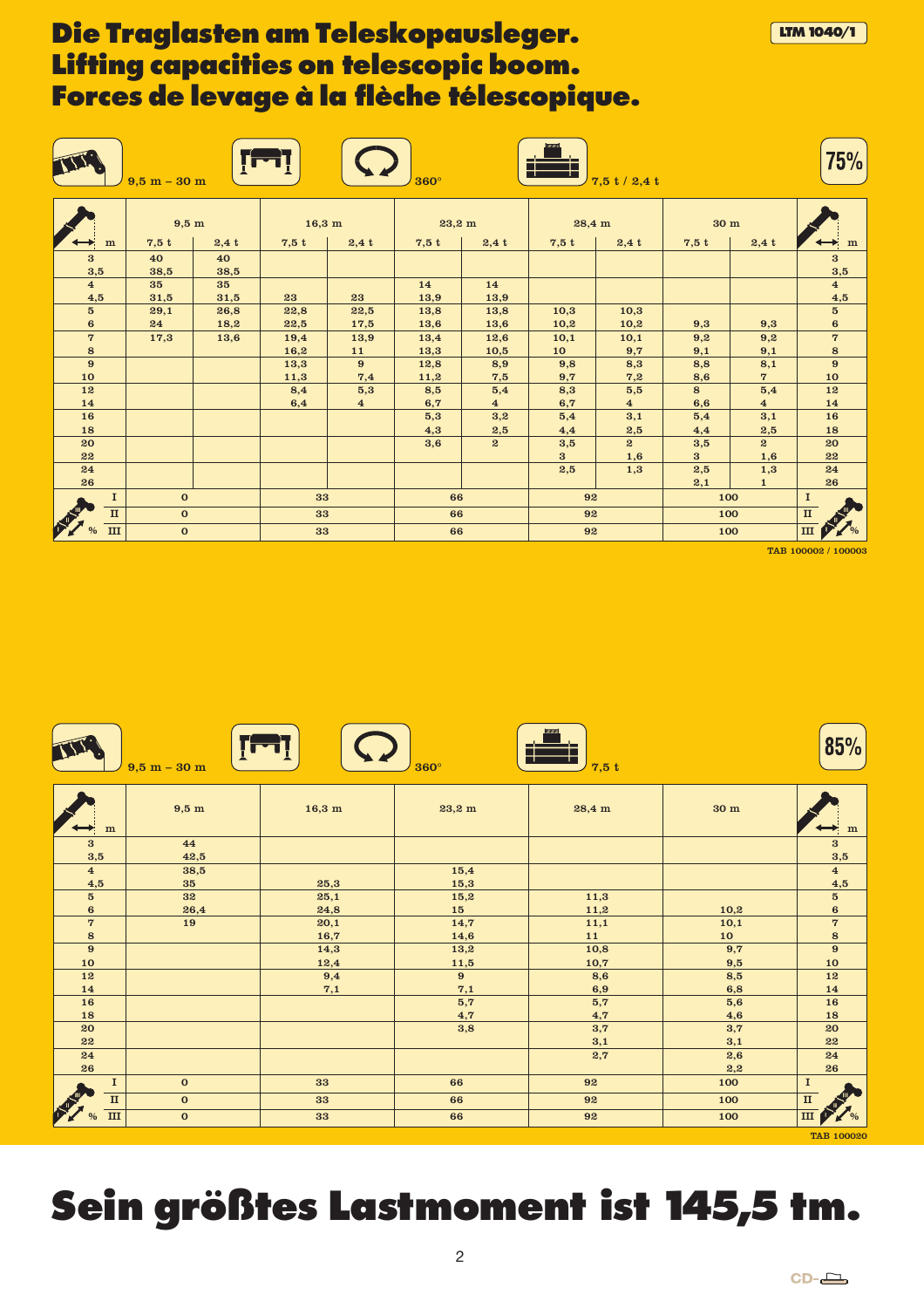### **Die Traglasten am Teleskopausleger. Lifting capacities on telescopic boom. Forces de levage à la flèche télescopique.**



0° = nach hinten / over rear / en arrière<br>○ Reifengröße / tyre size / dimensions de pneumatiques: 16.00 R 25 oder / or / ou 20.5 R 25.<br>● Reifengröße / tyre size / dimensions de pneumatiques: 14.00 R 25.

Max. Fahrgeschwindigkeit für das Verfahren von Lasten in Längsrichtung zum Kran: 1 km/h (siehe Bedienungsanleitung).<br>Max. speed for travel with suspended load in longitudinal direction of crane: 1 km/h (see operating instr

#### Anmerkungen zu den Traglasttabellen.

- 1. Für die Kranberechnungen gelten die DIN-Vorschriften lt. Gesetz gemäß Bundesarbeitsblatt von 2/85: Die Traglasten DIN/ISO entsprechen den geforderten Standsicherheiten nach DIN 15019, Teil 2 und ISO 4305. Für die Stahltragwerke gilt DIN 15018, Teil 3. Die bauliche Ausbildung des Krans entspricht DIN 15018, Teil 2 sowie der F. E. M.
- 2. Bei den DIN/ISO-Traglasttabellen sind in
- Abhängigkeit von der Auslegerlänge Wind-<br>stärken von 5 bis 7 Beaufort zulässig.<br>3. Die Traglasten sind in Tonnen angegeben.<br>4. Das Gewicht des Lasthakens bzw. der Haken-<br>flasche ist von den Traglasten abzuziehen.<br>5. Die Au
- remessen
- 6. Die Traglasten für den Teleskopausleger gel-
- ten nur bei demontierter Klappspitze. 7. Die 85 %-Traglasten überschreiten nicht 85 % der Kipplast. Wind und dynamische Einflüsse reduzieren die Traglast. Die 85 %-Traglasten entsprechen nicht den Sicherheitsanforderungen der EG-Maschinenrichtlinie.
- 8. Traglaständerungen vorbehalten. 9. Die Angabe des max. Lastmomentes bezieht
- sich auf die Traglast 85 % der Kipplastausnutzung.

#### Remarks referring to load charts.

- 1. When calculating crane stresses and loads, German Industrial Standards (DIN) are applicable, in conformity with German legisla-tion (published 2/85): The lifting capacities (stability margin) DIN/ISO are as laid down in DIN 15019, part 2, and ISO 4305. The crane's structural steel works is in accordance with DIN 15018, part 3. Design and construction of the crane comply with DIN 15018, part 2, and with F. E. M. regulations. 2. For the DIN/ISO load charts, depending on jib
- length, crane operation may be permissible at wind speeds up to 5 resp.7 Beaufort.
- 3. Lifting capacities are given in metric tons. 4. The weight of the hook blocks and hooks must
- be deducted from the lifting capacities. 5. Working radii are measured from the slewing centreline.
- 6. The lifting capacities given for the telescopic boom only apply if the folding jib is taken off.
- 7. The 85 % lifting capacities do not exceed 85 % of the overturning load limit. Wind and dyna-mic influences reduce the lifting capacity. The 85 % lifting capacities do not comply with the safety requirements of the EC machine directive
- Subject to modification of lifting capacities. The maximum load moment quoted is at 85 % of the overturning load limit.

#### Remarques relatives aux tableaux des charges.

1.La grue est calculée selon normes DIN conformément au décret fédéral 2/85. Les charges DIN/ISO respectent les sécurités au bascule-ment requises par les normes DIN 15019, partie 2 et ISO 4305. La structure de la grue est conçue selon la norme DIN 15018, partie 3. La conception générale est réalisée selon la norme DIN 15018, partie 2, ainsi que selon les

**LTM1040/1**

- recommandations de la F. E. M. 2. Les charges DIN/ISO tiennent compte d'efforts au vent selon Beaufort de 5 à 7 en fonction de la longueur de flèche.
- Les charges sont indiquées en tonnes.
- 4. Les poids du crochet ou de la moufle sont à déduire des charges indiquées.
- 5. Les portées sont prises à partir de l'axe de rotation de la partie tournante.
- 6. Les charges données en configuration flèche télescopiques s'entendent sans la fléchette pliante repliée contre le télescope en position route ou en position de travail en tête de télescope.
- Les charges données à 85 % ne dépassent pas 85 % des charges de basculement. Les effets du vent et les efforts dynamiques réduisent les capacités de charge. Les tableaux de charge à 85 % de la charge de basculement ne répondent pas à la directive européene machine.
- 8. Charges données sous réserve de modification.<br>9. Le couple de charge maxi, indiqué est au plus 9. Le couple de charge maxi. indiqué est au plus égal 85 % de la charge de basculement.

# **Its maximum load moment is 145,5 tm.**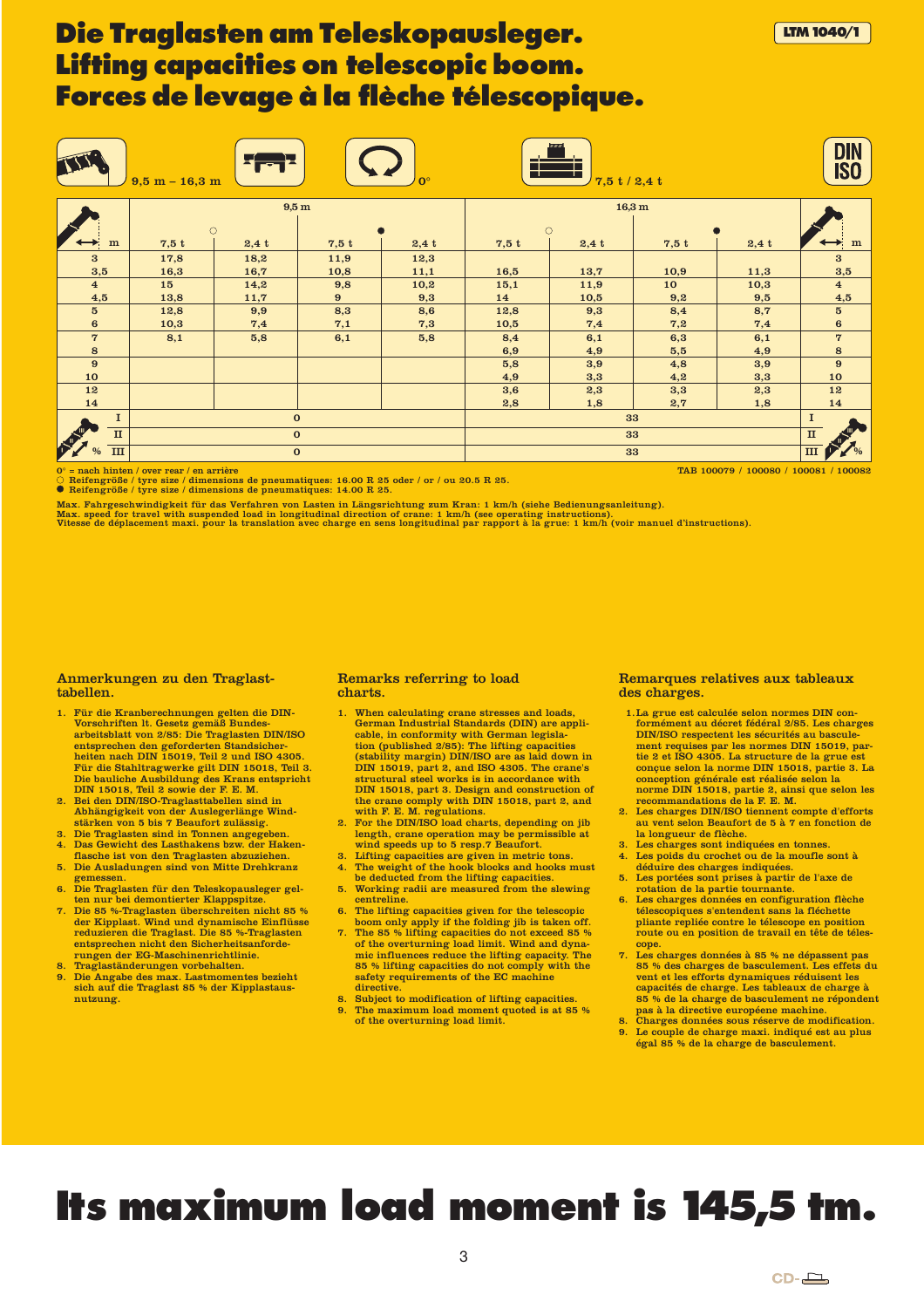# **Die Traglasten an der Klappspitze. Lifting capacities on the folding jib. Forces de levage à la fléchette pliante.**

|                             | $28.4 m - 30 m$       |                 |                |                      | $8,1 m - 14,5 m$ |              |                |                 | $360^\circ$      |             |                  | 7.5t                             | <b>DIN</b><br><b>ISO</b>                    |
|-----------------------------|-----------------------|-----------------|----------------|----------------------|------------------|--------------|----------------|-----------------|------------------|-------------|------------------|----------------------------------|---------------------------------------------|
|                             |                       |                 | 28,4 m         |                      |                  |              | 30 m           |                 |                  |             |                  |                                  |                                             |
|                             |                       | $8,1 \text{ m}$ |                |                      | $14,5 \text{ m}$ |              |                | $8,1 \text{ m}$ |                  |             | $14,5 \text{ m}$ |                                  |                                             |
| m                           | $\mathbf{O}^{\circ}$  | $15^{\circ}$    | $30^\circ$     | $\mathbf{O}^{\circ}$ | $15^{\circ}$     | $30^\circ$   | $0^{\circ}$    | $15^{\circ}$    | $30^\circ$       | $0^{\circ}$ | $15^{\circ}$     | $30^\circ$                       | ${\bf m}$                                   |
| 6<br>$\overline{7}$         | $6\phantom{1}$<br>5,8 |                 |                |                      |                  |              | 5,6<br>5,5     |                 |                  |             |                  |                                  | 6<br>$\boldsymbol{7}$                       |
| 8                           | 5,7                   | 4,3             |                | 2,7                  |                  |              | 5,5            | 4,2             |                  | 2,7         |                  |                                  | 8                                           |
| 9                           | 5,6                   | 4,1             | 3,2            | 2,7                  |                  |              | 5,4            | $\overline{4}$  |                  | 2,6         |                  |                                  | $\bf{9}$                                    |
| 10                          | 5,4                   | 3,9             | 3,1            | 2,6                  |                  |              | 5,2            | 3,8             | $\bf{3}$         | 2,6         |                  |                                  | 10                                          |
| 12                          | 5,1                   | 3,6             | 2,9            | 2,4                  | 1,9              |              | 4,9            | 3,6             | 2,9              | 2,4         | 1,8              |                                  | 12                                          |
| 14                          | 4,6                   | 3,3             | 2,8            | 2,2                  | 1,8              | 1,5          | 4,5            | 3,3             | 2,8              | 2,2         | 1,7              |                                  | 14                                          |
| 16                          | 4,1                   | 3,2             | 2,7            | 2,1                  | 1,7              | 1,4          | 4,1            | 3,1             | 2,7              | 2,1         | 1,7              | 1,4                              | 16                                          |
| 18                          | 3,7                   | $\overline{3}$  | 2,6            | 1,9                  | 1,6              | 1,4          | 3,7            | $\mathbf{3}$    | 2,6              | 1,9         | 1,6              | 1,4                              | 18                                          |
| 20                          | 3,4                   | 2,9             | 2,5            | 1,8                  | 1,5              | 1,4          | 3,3            | 2,9             | 2,6              | 1,8         | 1,5              | 1,3                              | 20                                          |
| 22                          | 3,1                   | 2,8             | 2,5            | 1,7                  | 1,5              | 1,3          | $\overline{3}$ | 2,8             | 2,5              | 1,7         | 1,5              | 1,2                              | 22                                          |
| 24                          | 2,6                   | 2,6             | 2,4            | 1,6                  | 1,4              | 1,2          | 2,6            | 2,5             | 2,4              | 1,6         | 1,4              | 1,2                              | 24                                          |
| 26                          | 2,3                   | 2,3             | 2,4            | 1,6                  | 1,4              | 1,2          | 2,2            | 2,3             | 2,2              | 1,6         | 1,3              | 1,1                              | 26                                          |
| 28                          | 1,9                   | $\overline{2}$  | $\overline{2}$ | 1,5                  | 1,3              | 1,2          | 1,9            | $\mathbf{2}$    | $\boldsymbol{2}$ | 1,5         | 1,3              | 1,1                              | 28                                          |
| 30                          | 1,6                   | 1,7             | 1,7            | 1,4                  | 1,3              | 1,1          | 1,6            | 1,7             | 1,7              | 1,4         | 1,2              | $\mathbf{1}$                     | 30                                          |
| 32                          | 1,4                   | 1,4             | $\mathbf{1}$   | 1,4                  | 1,2              | 1,1          | 1,4            | 1,4             | 1,4              | 1,3         | 1,1              | $\mathbf{1}$                     | 32                                          |
| 34                          |                       |                 |                | 1,3                  | 1,2              | $\mathbf{1}$ | 1,1            | 1,2             |                  | 1,3         | 1,1              | 0,9                              | 34                                          |
| 36                          |                       |                 |                | 1,1                  | 1,1              | $\mathbf{1}$ |                |                 |                  | 1,1         | $\mathbf{1}$     | 0,9                              | 36                                          |
| 38                          |                       |                 |                | 0,9                  | $\mathbf{1}$     |              |                |                 |                  | 0,9         | $\mathbf{1}$     | 0,8                              | 38                                          |
| 40                          |                       |                 |                |                      |                  |              |                |                 |                  | 0,7         | 0,8              |                                  | 40                                          |
| $\bf{I}$                    | 92                    |                 |                |                      |                  |              | 100            |                 |                  |             |                  | $\mathbf I$                      |                                             |
| $\rm II$                    |                       |                 | 92             |                      |                  |              | 100            |                 |                  |             |                  | $\rm \overline{II}$<br>$\bullet$ |                                             |
| A<br>$\overline{m}$<br>$\%$ |                       |                 | 92             |                      |                  |              |                |                 |                  | 100         |                  |                                  | $\mathbb{H}$ $\mathbb{P}$<br>$\frac{1}{96}$ |

TAB 100008 / 100009 / 100010

**LTM1040/1**

|                      | $28.4 m - 30 m$ |                 | <b>DOWNO</b>   |              | $8,1 m - 14,5 m$ |              |                 |                 | $360^\circ$                 |                      |                  | 7,5t         | 85%                            |
|----------------------|-----------------|-----------------|----------------|--------------|------------------|--------------|-----------------|-----------------|-----------------------------|----------------------|------------------|--------------|--------------------------------|
|                      |                 |                 | 28,4 m         |              |                  |              |                 |                 |                             |                      |                  |              |                                |
|                      |                 | $8,1 \text{ m}$ |                |              | $14,5$ m         |              |                 | $8,1 \text{ m}$ |                             |                      | $14,5 \text{ m}$ |              |                                |
| m                    | $0^{\circ}$     | $15^{\circ}$    | $30^\circ$     | $0^{\circ}$  | $15^\circ$       | $30^\circ$   | $0^{\circ}$     | $15^{\circ}$    | $30^\circ$                  | $\mathbf{O}^{\circ}$ | $15^{\circ}$     | $30^\circ$   | m                              |
| $6\phantom{1}6$      | 6,6             |                 |                |              |                  |              | 6,2             |                 |                             |                      |                  |              | $\bf 6$                        |
| 7                    | 6,4             |                 |                |              |                  |              | 6,1             |                 |                             |                      |                  |              | $\overline{7}$                 |
| 8                    | 6,3             | 4,7             |                | $\bf{3}$     |                  |              | $6\phantom{1}$  | 4,6             |                             | $\bf{3}$             |                  |              | 8                              |
| 9                    | 6,1             | 4,5             | 3,5            | 2,9          |                  |              | 5,9             | 4,4             |                             | 2,9                  |                  |              | $\boldsymbol{9}$               |
| 10                   | 5,9             | 4,3             | 3,4            | 2,8          |                  |              | 5,7             | 4,2             | 3,3                         | 2,8                  |                  |              | 10                             |
| 12                   | 5,6             | 3,9             | 3,2            | 2,6          | $\boldsymbol{2}$ |              | 5,4             | 3,9             | 3,2                         | 2,6                  | $\boldsymbol{2}$ |              | 12                             |
| 14                   | 5,1             | 3,7             | 3,1            | 2,4          | 1,9              | 1,7          | $5\overline{5}$ | 3,7             | 3,1                         | 2,4                  | 1,9              |              | 14                             |
| 16                   | 4,5             | 3,5             | $\overline{3}$ | 2,3          | 1,8              | 1,6          | 4,5             | 3,5             | $\bf{3}$                    | 2,3                  | 1,8              | 1,6          | 16                             |
| 18                   | 4,1             | 3,3             | 2,9            | 2,1          | 1,8              | 1,5          | 4,1             | 3,3             | 2,9                         | 2,1                  | 1,8              | 1,5          | 18                             |
| 20                   | 3,7             | 3,2             | 2,8            | $\mathbf{2}$ | 1,7              | 1,5          | 3,7             | 3,2             | 2,8                         | $\mathbf{2}$         | 1,7              | 1,4          | 20                             |
| 22                   | 3,2             | $\overline{3}$  | 2,7            | 1,9          | 1,6              | 1,4          | 3,2             | $\bf{3}$        | 2,8                         | 1,9                  | 1,6              | 1,4          | 22                             |
| 24                   | 2,8             | 2,9             | 2,6            | 1,8          | 1,6              | 1,4          | 2,7             | 2,8             | 2,6                         | 1,8                  | 1,5              | 1,3          | 24                             |
| 26                   | 2,4             | 2,4             | 2,5            | 1,7          | 1,5              | 1,3          | 2,3             | 2,4             | 2,5                         | 1,7                  | 1,5              | 1,3          | 26                             |
| 28                   | $\mathbf{2}$    | 2,1             | 2,1            | 1,6          | 1,4              | 1,3          | $\mathbf{2}$    | 2,1             | 2,1                         | 1,6                  | 1,4              | 1,2          | 28                             |
| 30                   | 1,7             | 1,8             | 1,8            | 1,5          | 1,4              | 1,3          | 1,7             | 1,8             | 1,8                         | 1,5                  | 1,3              | 1,1          | 30                             |
| 32                   | 1,5             | 1,5             | 1,1            | 1,5          | 1,3              | 1,2          | 1,5             | 1,5             | 1,5                         | 1,5                  | 1,3              | 1,1          | 32                             |
| 34                   |                 |                 |                | 1,4          | 1,3              | 1,1          | 1,3             | 1,3             |                             | 1,3                  | 1,2              | $\mathbf{1}$ | 34                             |
| 36                   |                 |                 |                | 1,2          | 1,2              | $\mathbf{1}$ |                 |                 |                             | 1,1                  | 1,1              | $\mathbf{1}$ | 36                             |
| 38                   |                 |                 |                | $\mathbf{1}$ | 1,1              |              |                 |                 |                             | $\mathbf{1}$         | $\mathbf{1}$     | 0,9          | 38                             |
| 40                   |                 |                 |                |              |                  |              |                 |                 |                             | 0,8                  | 0,9              |              | 40                             |
| $\bf{I}$             | 92              |                 |                |              |                  |              | 100             |                 |                             |                      |                  |              | $\bf{I}$                       |
| $\rm II$             | 92              |                 |                |              |                  |              | 100             |                 |                             |                      |                  |              | $\rm II$<br><b>PARTICIPALE</b> |
| $\mathbf{H}$<br>$\%$ |                 | 92<br>100       |                |              |                  |              |                 |                 | $\rm III$<br>$\mathbb{Z}$ % |                      |                  |              |                                |
|                      |                 |                 |                |              |                  |              |                 |                 |                             |                      |                  |              | TAB 100021 / 100022 / 100023   |

# **Couple de charge maxi.: 145,5 tm.**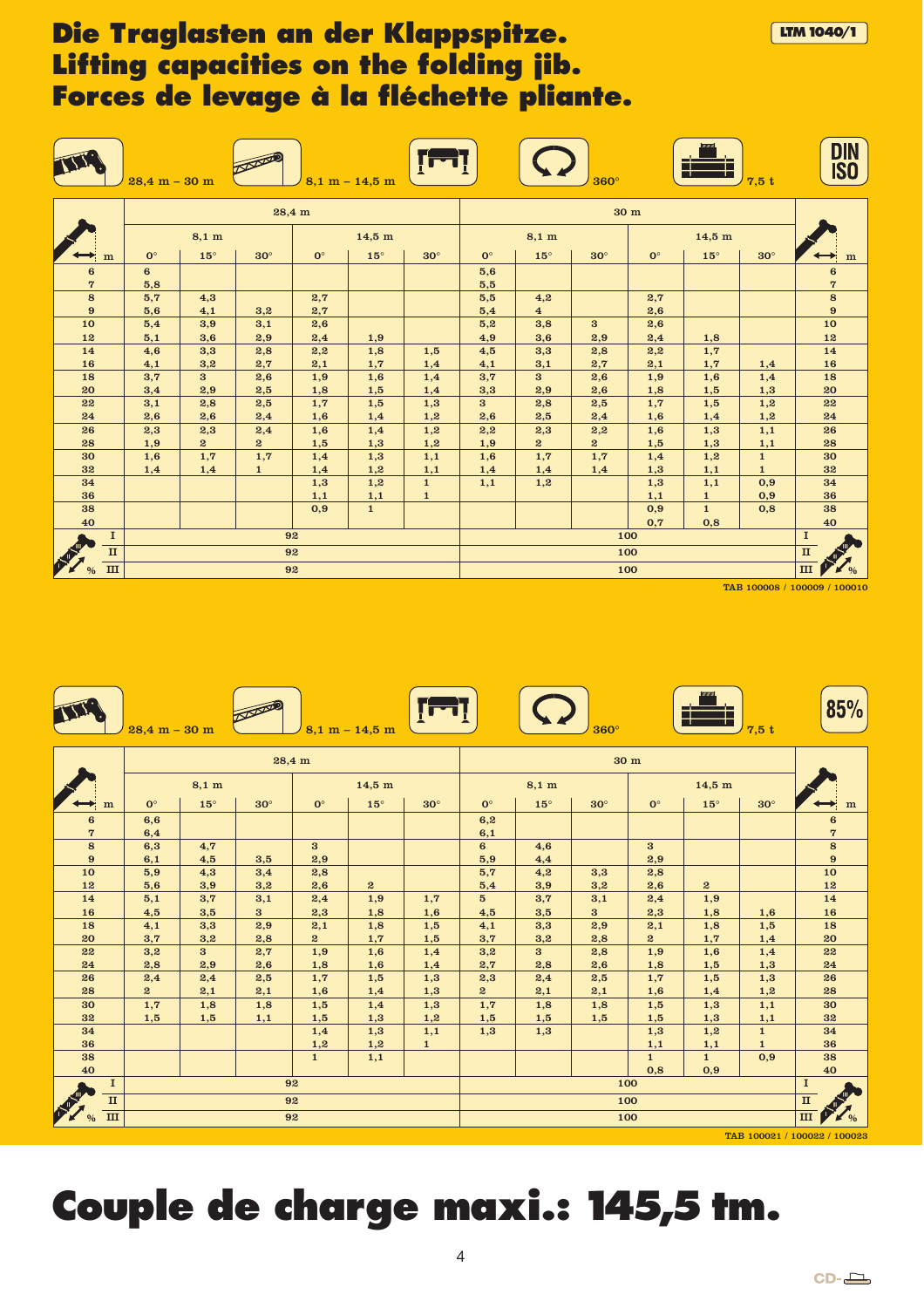# **Die Hubhöhen. Lifting heights. Hauteurs de levage.**



5

**LTM1040/1**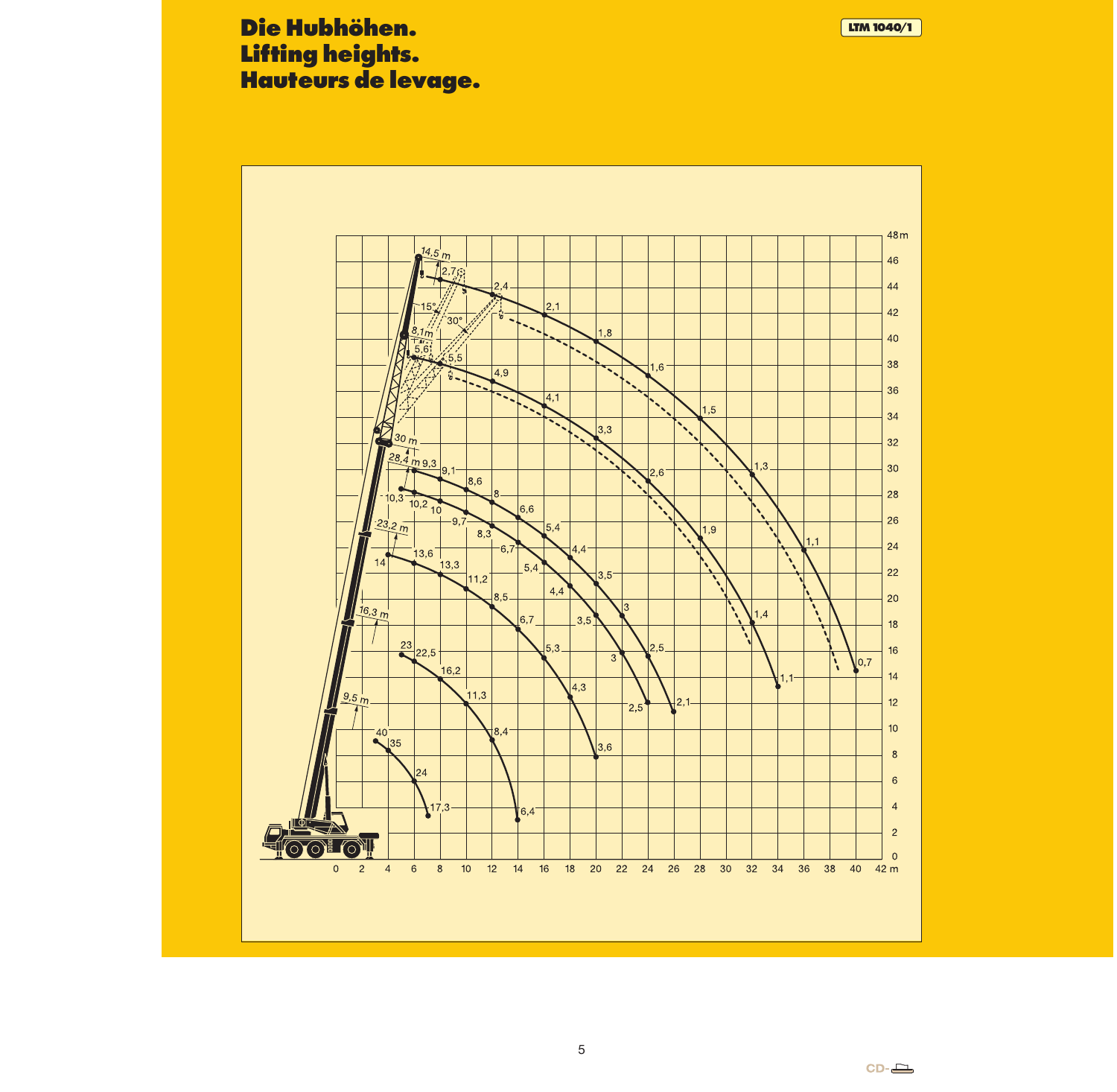# **Die Maße. LTM1040/1 Dimensions. Encombrement.**



|                                |              | Maße / Dimensions / Encombrement mm |      |              |     |     |              |            |  |  |  |  |
|--------------------------------|--------------|-------------------------------------|------|--------------|-----|-----|--------------|------------|--|--|--|--|
| ۱                              | $\mathbf{A}$ | A                                   | B    | $\mathbf{C}$ | D   | E   | $\alpha$     |            |  |  |  |  |
|                                |              | $100$ mm <sup>*</sup>               |      |              |     |     |              |            |  |  |  |  |
| 14.00 R 25                     | 3620         | 3520                                | 2500 | 2123         | 290 | 410 | $23^\circ$   | $19^\circ$ |  |  |  |  |
| 16.00 R 25                     | 3670         | 3570                                | 2660 | 2660         | 340 | 460 | $25^{\circ}$ | $21^\circ$ |  |  |  |  |
| 20.5 R 25                      | 3655         | 3555                                | 2800 | 2273         | 335 | 445 | $25^\circ$   | $21^\circ$ |  |  |  |  |
| *abgesenkt / lowered / abaissé |              |                                     |      |              |     |     |              |            |  |  |  |  |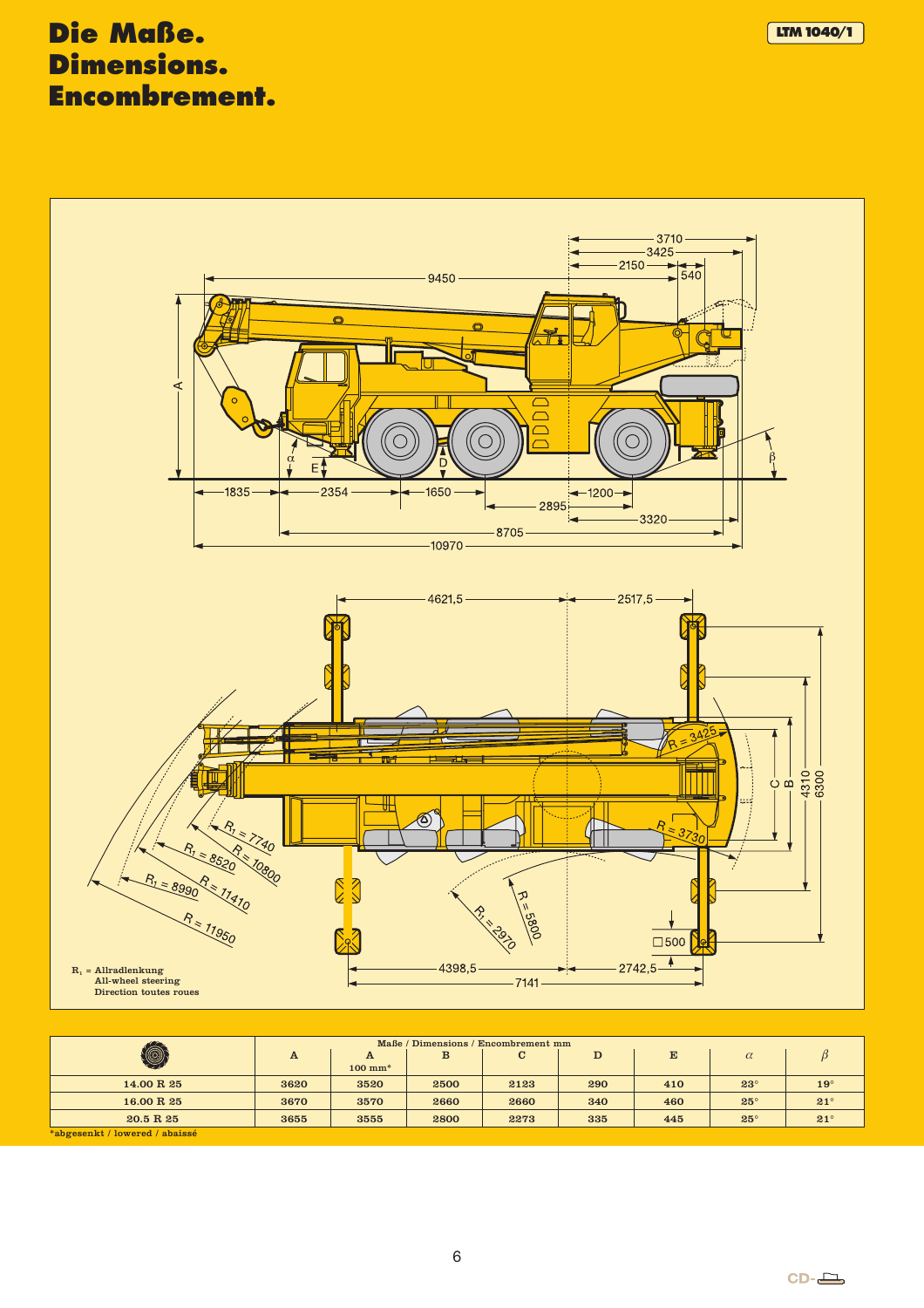

| Achse<br>Axle<br><b>Essieu</b> |  | Gesamtgewicht t<br>Total weight (metric tons)<br>Poids total t |
|--------------------------------|--|----------------------------------------------------------------|
|                                |  | 36                                                             |

<sup>1)</sup> mit 7,5 t Ballast und Klappspitze / with 7,5 t counterweight and folding jib / avec contrepoids 7,5 t et fléchette pliante



| Traglast t         | Rollen         | <b>Stränge</b> | Gewicht kg |
|--------------------|----------------|----------------|------------|
| Load (metric tons) | No. of sheaves | No. of lines   | Weight kg  |
| Forces de levage t | <b>Poulies</b> | <b>Brins</b>   | Poids kg   |
| 40                 |                | 10             | 350        |
| 28                 |                |                | 350        |
| 12,6               |                | ౿              | 170        |
| 4,3                |                |                | 110        |

### **Die Geschwindigkeiten. Working speeds. Vitesses.**

|        | $\mathbf{1}$    | $\overline{2}$ | $\mathbf{3}$ | $\overline{4}$ | $5\phantom{.0}$ | $6\phantom{1}$ | R <sub>1</sub>  | R 2                    | $\mathbf{1}$ | $\boldsymbol{2}$ | 3    | $\overline{4}$ | $5\overline{5}$ | 6    | R <sub>1</sub> | R 2  |
|--------|-----------------|----------------|--------------|----------------|-----------------|----------------|-----------------|------------------------|--------------|------------------|------|----------------|-----------------|------|----------------|------|
| (km/h) | 9               | 13,7           | 20,5         | 31,6           | 45              | 70             | 9               | 20,5                   | 9,7          | 15               | 22,3 | 34,5           | 49,2            | 76   | 9,7            | 22,3 |
| (km/h  | $6\phantom{1}6$ | 9,2            | 13,7         | 21             | 30              | 46,7           | $6\phantom{1}6$ | 13,7                   | 6,4          | 10               | 14,9 | 23             | 32,8            | 50,1 | 6,4            | 15   |
| 1      |                 | 55 %           |              |                |                 |                |                 | 49 %                   |              |                  |      |                |                 |      |                |      |
| ۱      |                 | 14.00 R 25     |              |                |                 |                |                 | 16.00 R 25 / 20.5 R 25 |              |                  |      |                |                 |      |                |      |



| Antriebe          | stufenlos                                                                         | SeilØ / Seillänge                     | Max. Seilzug          |
|-------------------|-----------------------------------------------------------------------------------|---------------------------------------|-----------------------|
| <b>Drive</b>      | infinitely variable                                                               | Rope diameter / Rope length           | Max. single line pull |
| <b>Mécanismes</b> | en continu                                                                        | Diamètre du câble / Longueur du câble | Effort au brin maxi.  |
|                   | m/min für einfachen Strang<br>$0 - 104$ m/min single line<br>m/min au brin simple | 16 mm / 150 m                         | 42 kN                 |
| $\mathbb{Z}$      | m/min für einfachen Strang<br>$0 - 104$ m/min single line<br>m/min au brin simple | 16 mm / 150 m                         | 42 kN                 |
| 360               | $0 - 2,1$ min <sup>-1</sup>                                                       |                                       |                       |
|                   | ca. 33 s bis 80° Auslegerstellung                                                 |                                       |                       |
|                   | approx. 33 seconds to reach 80° boom angle<br>env. 33 s jusqu'à 80°               |                                       |                       |
|                   | ca. 77 s für Auslegerlänge 9,5 m - 30 m                                           |                                       |                       |
|                   | approx. 77 seconds for boom extension from $9.5$ m $-30$ m                        |                                       |                       |
|                   | env. 77 s pour passer de $9.5$ m $-30$ m                                          |                                       |                       |
|                   |                                                                                   |                                       |                       |

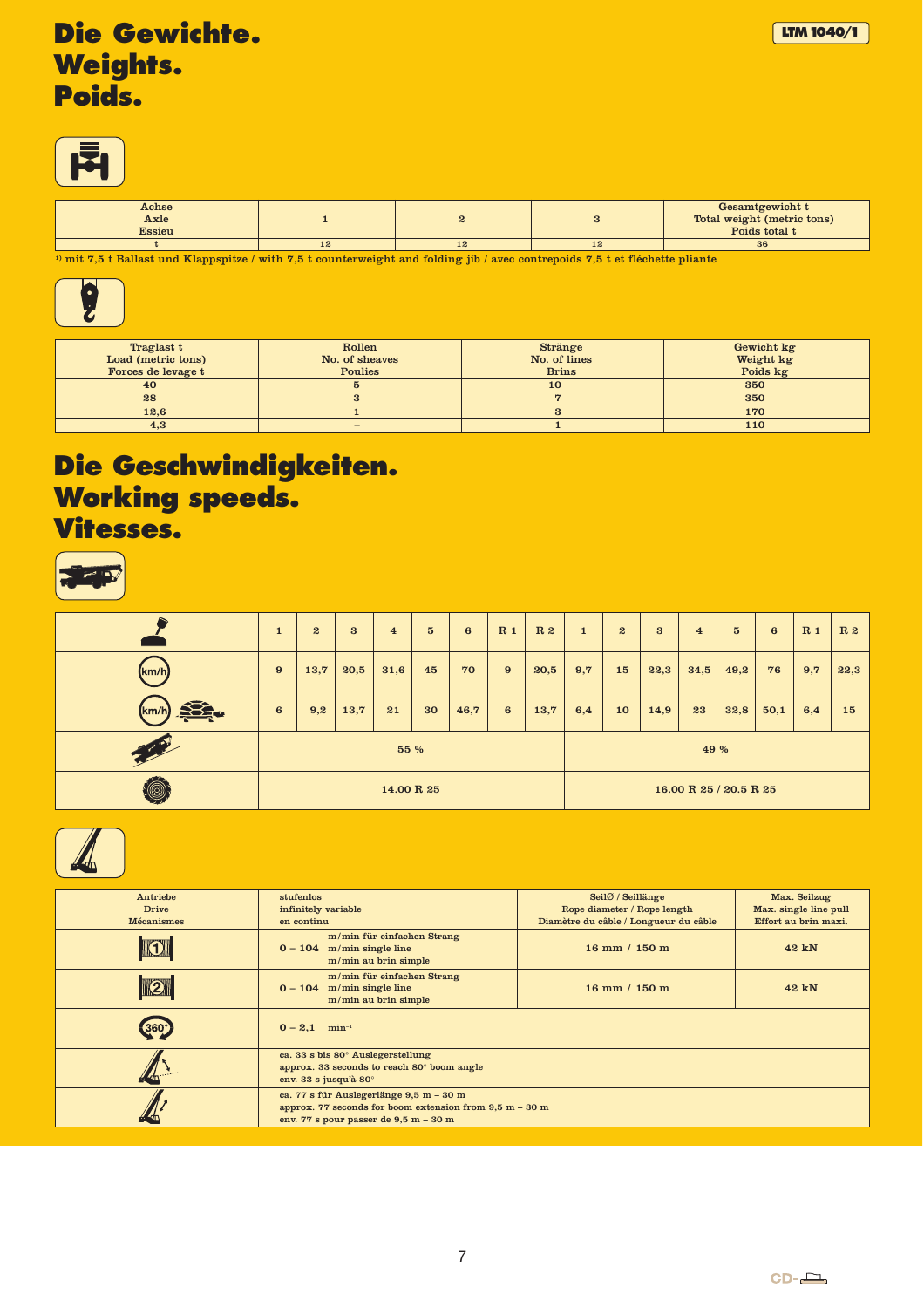# **Das Kranfahrgestell. LTM** 1040/1

| <b>Rahmen:</b>         | Eigengefertigte, verwindungssteife Kastenkonstruktion aus hochfestem Feinkorn-<br><b>Baustahl.</b>                                                                                                                                                                  |
|------------------------|---------------------------------------------------------------------------------------------------------------------------------------------------------------------------------------------------------------------------------------------------------------------|
| Abstützungen:          | 4-Punkt-Abstützung, horizontal und vertikal vollhydraulisch ausschiebbar.                                                                                                                                                                                           |
| <b>Motor:</b>          | 6-Zylinder-Diesel, Fabrikat Liebherr, Typ D 926 TI-E, wassergekühlt, Leistung 230 kW<br>(312 PS) bei 2100 min <sup>-1</sup> nach ECE-R 24.03 und ECE-R 49.02 (EURO II), max. Dreh-<br>moment 1190 Nm bei 1400 - 1600 min <sup>-1</sup> . Kraftstoffbehälter: 300 l. |
| <b>Getriebe:</b>       | ZF-Automatikgetriebe mit Drehmomentwandler und Lock-up-Kupplung: 6 Vorwärts-<br>und 2 Rückwärtsgänge, mit Geländestufe und zuschaltbarem Vorderachsantrieb.                                                                                                         |
| <b>Achsen:</b>         | Vorne: Planetenachse mit Differentialsperre, lenkbar.<br>Mitte: Lenkachse, nicht angetrieben.<br>Hinten: Planetenachse mit Differentialsperre, lenkbar.                                                                                                             |
| <b>Federung:</b>       | Hydropneumatische Achsfederung, System »Niveaumatik«, hydraulisch blockierbar.                                                                                                                                                                                      |
| <b>Bereifung:</b>      | 6fach. Reifengröße: 14.00 R 25.                                                                                                                                                                                                                                     |
| <b>Lenkung:</b>        | Mechanische Lenkung der Vorderachsen, hydraulisch unterstützt, Reservelenkpumpe,<br>Lenkung der Hinterachse hydraulisch zuschaltbar. Hydrostatische Lenkung aller<br>Achsen aus der Krankabine. Lenkung entsprechend EG-Richtlinie 70/311/EWG.                      |
| <b>Bremsen:</b>        | Betriebsbremse: Allrad-Servo-Druckluftbremse, 2-Kreisanlage.<br>Handbremse: über Federspeicher auf die 1. und 3. Achse wirkend.<br>Bremsen entsprechend EG-Richtlinie 71/320/EWG.                                                                                   |
| <b>Fahrerhaus:</b>     | 1-Mann-Fahrerhaus in verzinkter Stahlblechausführung, seitlich auf dem Fahrgestell<br>vor der Vorderachse, mit Kontroll- und Bedienungselementen für den Fahrbetrieb.                                                                                               |
| <b>Elektr. Anlage:</b> | 24 Volt Gleichstrom, 2 Batterien, Beleuchtung nach StVZO.                                                                                                                                                                                                           |

# **Der Kranoberwagen.**

| <b>Rahmen:</b>                        | Eigengefertigte, verwindungssteife Schweißkonstruktion aus hochfestem Feinkorn-<br>Baustahl. 1 reihige Kugeldrehverbindung zwischen Kranoberwagen und Kranfahr-<br>gestell, um 360° unbegrenzt schwenkbar. |
|---------------------------------------|------------------------------------------------------------------------------------------------------------------------------------------------------------------------------------------------------------|
| Hydrauliksystem:                      | 1 Axialkolben-Verstellpumpe und 1 Dreifach-Zahnradpumpe im Kranfahrgestell,<br>angetrieben vom Fahrmotor, offene Hydraulik-Kreisläufe mit »load sensing«<br>4 Arbeitsbewegungen gleichzeitig fahrbar.      |
| <b>Steuerung:</b>                     | <u>Durch selbstzentrierende 4fach-Handsteuerhebel in der Kranführerkabine und über</u><br>Verstellen der Dieselmotor-Drehzahl. Schnellgangzuschaltung.                                                     |
| <b>Hubwerk:</b>                       | Axialkolben-Konstantmotor, Hubwerkstrommel mit eingebautem Planetengetriebe<br>und federbelasteter Haltebremse.                                                                                            |
| <b>Wippwerk:</b>                      | 1 Differentialzylinder mit Sicherheitsrückschlagventil.                                                                                                                                                    |
| <b>Drehwerk:</b>                      | Hydromotor, Planetengetriebe mit federbelasteter Haltebremse. Drehgeschwindigkeit<br>stufenlos regelbar.                                                                                                   |
| <b>Krankabine:</b>                    | In vollverzinkter Stahlblechausführung mit Sicherheitsverglasung und Kontroll- und<br>Bedienungselementen für den Kran- und Fahrbetrieb.                                                                   |
| <b>Sicherheits-</b><br>einrichtungen: | LICCON-Überlastanlage, Hubendbegrenzung, Sicherheitsventile gegen Rohr- und<br>Schlauchbrüche.                                                                                                             |
| <b>Teleskopausleger:</b>              | 1 Anlenkstück und 3 Teleskopteile, hydraulisch unter Last teleskopierbar.<br>Auslegerlänge: 9,5 m - 30 m.                                                                                                  |

# **Die Zusatzausrüstung / Alternativausstattung**

| <b>Klappspitze:</b>        | Einfach-Klappspitze 8,1 m lang, unter 0°, 15° oder 30° montierbar.<br>Doppel-Klappspitze 8,1 m - 14,5 m lang, unter 0°, 15° oder 30° montierbar. |
|----------------------------|--------------------------------------------------------------------------------------------------------------------------------------------------|
| 2. Hubwerk:                | Für den 2-Hakenbetrieb oder bei Betrieb mit Klappspitze, wenn Haupthubseil<br>eingeschert bleiben soll.                                          |
| <b>Bereifung:</b>          | 6fach. Reifengröße: 16.00 R 25 oder 20.5 R 25.                                                                                                   |
| <b>Antrieb 6 x 6:</b>      | Zusätzlich wird die 2. Achse angetrieben.                                                                                                        |
| <b>Breites Fahrerhaus:</b> | Fahrerhaus in Fahrzeugbreite für 1 --- 2 Begleitpersonen.                                                                                        |

**Weitere Zusatzausrüstung auf Anfrage.**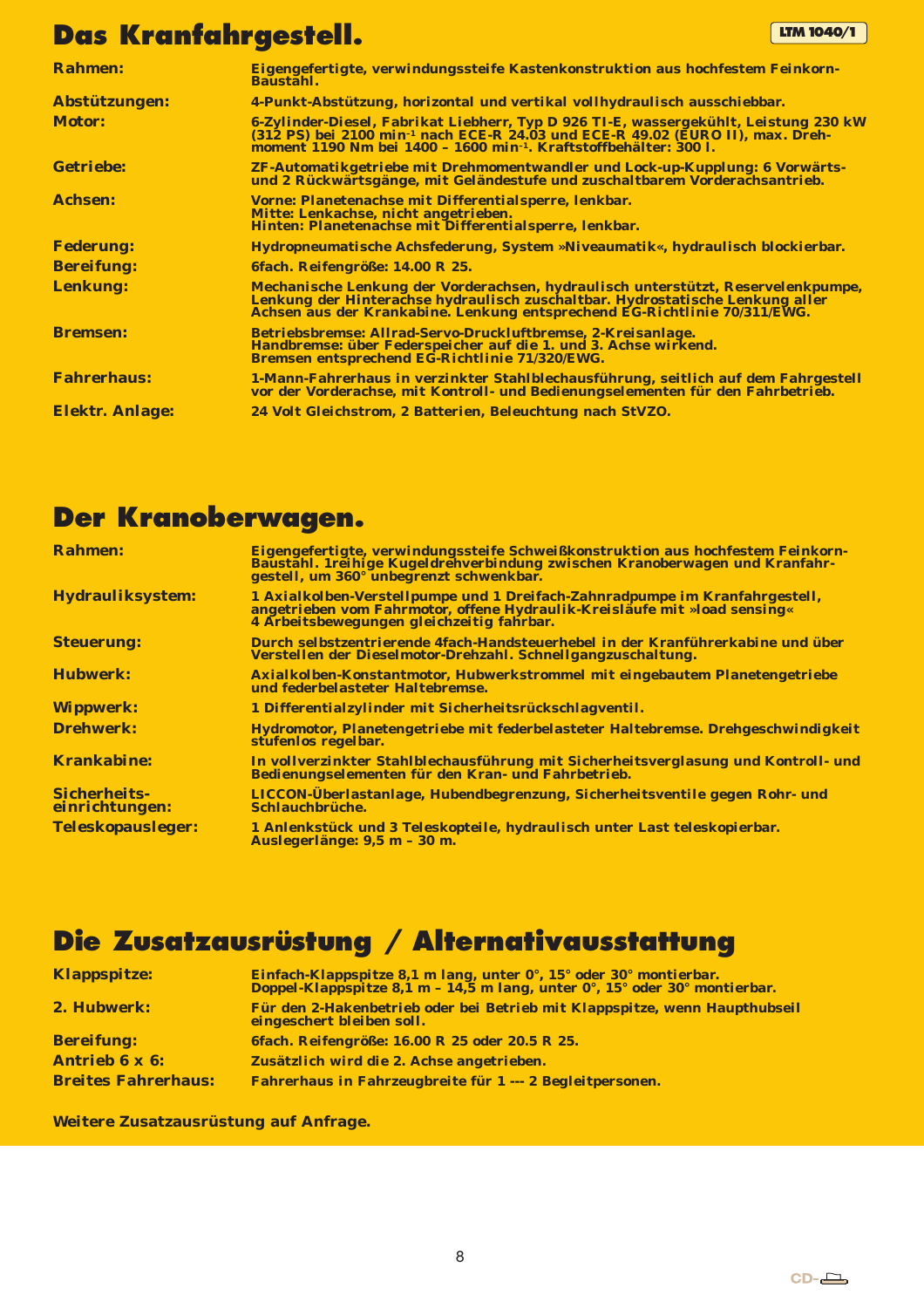# **Crane chassis. LTM**1040/1

| <b>Frame:</b>             | Liebherr designed and manufactured, box type, torsion resistant, all-welded construction<br>made of high-tensile structural steel.                                                                                                                                       |
|---------------------------|--------------------------------------------------------------------------------------------------------------------------------------------------------------------------------------------------------------------------------------------------------------------------|
| <b>Outriggers:</b>        | 4-point support, all-hydraulic horizontal and vertical operation.                                                                                                                                                                                                        |
| <b>Engine:</b>            | Liebherr type D 926 TI-E, 6 cylinder, water-cooled diesel, output 230 kW DIN (312 HP) at<br>$2100$ min <sup>-1</sup> acc. to ECE-R 24.03 and ECE-R 49.02 (EURO II), max. torque 1190 Nm at 1400 -<br>$1600 \text{ min}^{-1}$ .<br><b>Fuel tank capacity: 300 litres.</b> |
| <b>Gearbox:</b>           | <b>ZF-automatic transmission with torque converter and lock-up, 6 forward and 2 reverse</b><br>speeds: with off-road range and additional activation of front wheel drive.                                                                                               |
| <b>Axles:</b>             | Front: planetary axle with differential lock, steerable.<br>Middle: steered axle, non driven.<br>Rear: planetary axle with differential lock, steerable.                                                                                                                 |
| <b>Suspension:</b>        | Hydropneumatic suspension, system "Niveaumatik", lockable hydraulically.                                                                                                                                                                                                 |
| <b>Tyres:</b>             | 6 tyres. Tyre size: 14.00 R 25.                                                                                                                                                                                                                                          |
| <b>Steering:</b>          | Front axles mechanically steered, with hydraulic power assistance and stand-by steering<br>pump. Rear axle hydraulically steered. All axles steered hydrostatically from crane cab.<br>Steering acc. to EC directive 70/311/EEC.                                         |
| <b>Brakes:</b>            | Service brake: 2-circuit air booster brake acting on all wheels.<br>Hand brake: spring loaded, acting on the front and rear axle.<br><b>Brakes acc. to EC directive 71/320/EEC.</b>                                                                                      |
| <b>Driver's cab:</b>      | One-man cab, made of galvanized steel sheet, located at side of carrier above front axle.<br>With controls and instruments for driving.                                                                                                                                  |
| <b>Electrical system:</b> | 24 V DC, 2 batteries, lighting according to countries' regulations.                                                                                                                                                                                                      |

# **Crane superstructure.**

| <b>Frame:</b>            | Liebherr-made, torsion-resistant, welded construction made of high-tensile structural<br>steel. Connection to truck chassis by single-row ball slewing ring, designed for 360° con-<br>tinuous rotation. |
|--------------------------|----------------------------------------------------------------------------------------------------------------------------------------------------------------------------------------------------------|
| <b>Hydraulic system:</b> | 1 axial piston variable displacement pump and 1 triple gear pump in crane carrier driven<br>by Diesel engine, open hydraulic circuits with "load sensing", operation of 4 movements<br>simultaneously.   |
| <b>Crane control:</b>    | By 2 control levers (joy stick type) and by speed variation of Diesel engine.                                                                                                                            |
| Hoist gear:              | Axial piston fixed desplacement motor, hoist drum with integrated planetary gear and<br>spring loaded static brake.                                                                                      |
| <b>Luffing gear:</b>     | 1 differential hydraulic ram with pilot locking valve.                                                                                                                                                   |
| <b>Slewing gear:</b>     | Hydraulic motor, planetary gear with spring loaded static brake. Continuous control of<br>slewing speed.                                                                                                 |
| <b>Crane cab:</b>        | Fully galvanized steel construction, safety glazing, control elements and instruments for<br>crane operation and travelling.                                                                             |
| <b>Safety devices:</b>   | LICCON safe load indicator, hoist limit switch, safety valves against pipe and hose<br>rupture.                                                                                                          |
| <b>Telescopic boom:</b>  | 1 boom pivot section and 3 telescopic sections. All sections hydraulically extendable under<br>load. Boom length: 9,5 m - 30 m.                                                                          |

# **Additional / alternative equipment.**

| <b>Folding jib:</b>      | Single folding jib, 8,1 m long, installation at $0^{\circ}$ , 15° or 30°.<br>Double folding jib, 8,1 m to 14,5 m long, installation at $0^{\circ}$ , 15° or 30°. |
|--------------------------|------------------------------------------------------------------------------------------------------------------------------------------------------------------|
| 2nd hoist gear:          | For two-hook operation, or with folding jib in case main hoist rope shall remain reeved.                                                                         |
| <b>Tyres:</b>            | 6 tyres. Tyre size: 16.00 R 25 or 20.5 R 25.                                                                                                                     |
| Drive 6 x 6:             | Axle 2 additionally driven.                                                                                                                                      |
| <b>Wide driving cab:</b> | Driving cab of vehicle width for $1 - 2$ companions.                                                                                                             |

**Other items of equipment available on request.**